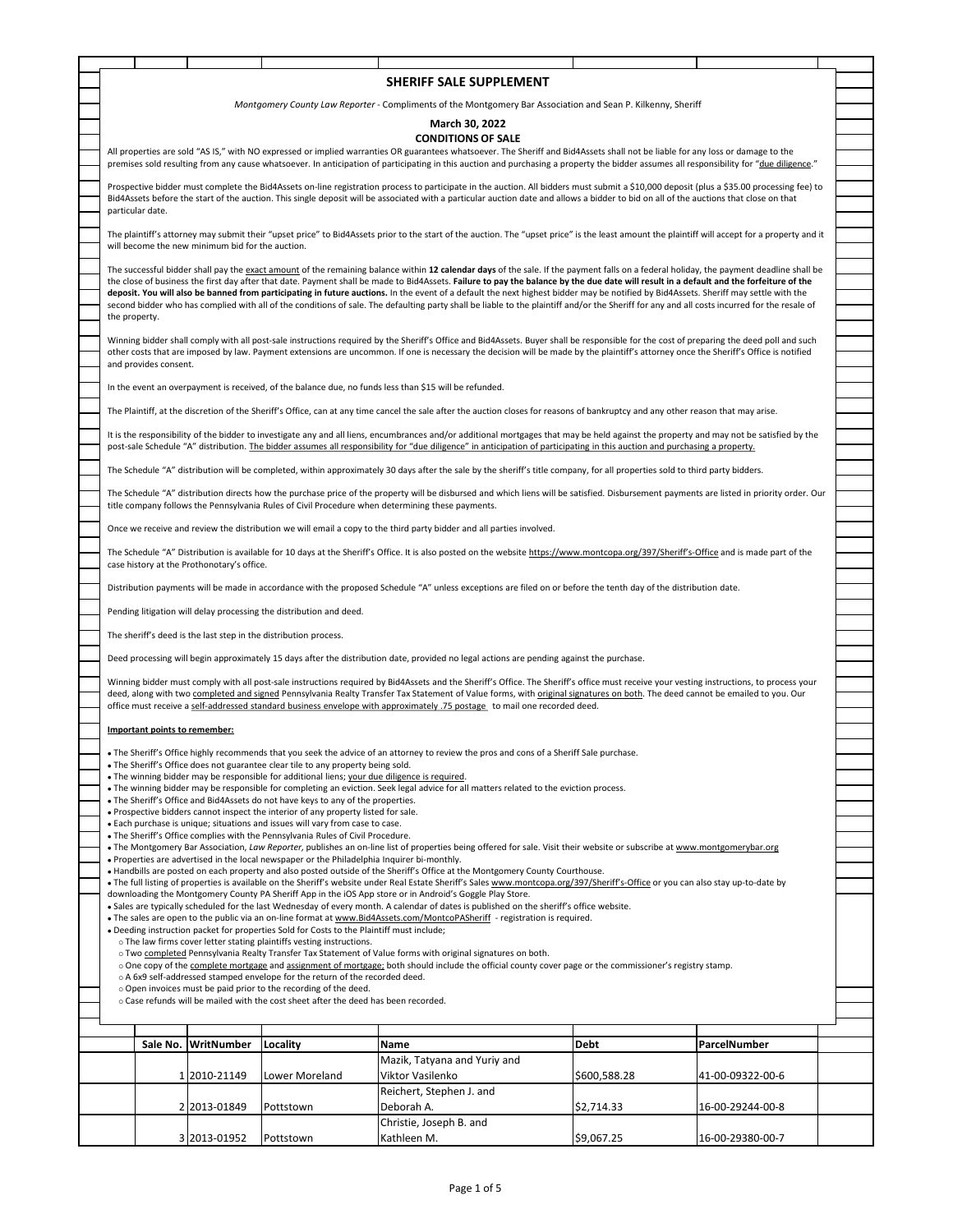|  | Sale No. WritNumber            | Locality                     | Name                            | <b>Debt</b>                | ParcelNumber                         |  |
|--|--------------------------------|------------------------------|---------------------------------|----------------------------|--------------------------------------|--|
|  |                                |                              | White, Joseph and               |                            |                                      |  |
|  | 4 2013-09920                   | Jenkintown                   | Jennifer                        | \$232,164.25               | 10-00-00832-00-4                     |  |
|  |                                |                              | Natalie Cupo, Executrix         |                            |                                      |  |
|  |                                |                              | of the Estate of                |                            |                                      |  |
|  | 5 2013-21502                   | Whitemarsh                   | Eric Kenworthy                  | \$562,021.20               | 65-00-11476-00-6                     |  |
|  | 6 2013-28484                   | <b>Upper Providence</b>      | Bertino, Carolyn L.             | \$1,422,639.13             | 61-00-03370-07-3                     |  |
|  |                                |                              |                                 | \$111,988.40               |                                      |  |
|  |                                |                              | Peta, Frank J. Jr. and          | plus interest and          |                                      |  |
|  | 7 2013-35851                   | Lower Merion                 | Anna Marie                      | costs                      | 40-00-33872-00-9                     |  |
|  |                                |                              | Leader, Gary Stephen,           |                            |                                      |  |
|  |                                |                              | Sandra A. and                   |                            |                                      |  |
|  | 8 2014-11568                   | <b>Upper Pottsgrove</b>      | United States of America        | \$24,504.31                | 60-00-02836-00-2                     |  |
|  | 9 2014-18473                   | Pottstown                    | Daniel B. Laws, Sr., Executor   | \$12,389.55                | 16-00-19016-00-3                     |  |
|  | 10 2014-21128                  | Pottstown                    | Faison, Erica L.                | \$10,417.06                | 16-00-01408-00-7                     |  |
|  |                                |                              | Fazio, Robert Bruce and         | \$1,117,858.66             |                                      |  |
|  |                                |                              | Upper Indian Head Road          | plus interest to           |                                      |  |
|  | 11 2014-24970                  | <b>Upper Providence</b>      | Development, LLC, Real Owner    | Sale date                  | 61-00-02653-01-3                     |  |
|  | 12 2014-27788                  | West Pottsgrove              | Brant, Shannell                 | \$138,665.86               | 64-00-01069-00-1                     |  |
|  |                                |                              | Ricci, Emil T. and              |                            |                                      |  |
|  | 13 2015-09106                  | Cheltenham                   | Barbara                         | \$8,879.05                 | 31-00-15787-00-4                     |  |
|  |                                |                              | Harris Jr., Alexander and       |                            |                                      |  |
|  |                                |                              | Cathedral from                  |                            |                                      |  |
|  |                                | Cheltenham                   | Heaven Cogic, Real Owner        | \$1,767.38                 |                                      |  |
|  | 14 2015-09360                  |                              |                                 |                            | 31-00-09499-00-1                     |  |
|  | 15 2015-09609                  | <b>Upper Moreland</b>        | Kerr, John                      | \$307,256.21               | 59-00-00485-14-9                     |  |
|  |                                |                              | Chung, Julia I. and             |                            |                                      |  |
|  | 16 2015-12866                  | Lower Providence             | Joshua I.                       | \$189,193.43               | 43-00-00954-09-2                     |  |
|  |                                |                              | Oliver, Rena, Timothy and       |                            |                                      |  |
|  | 17 2015-24845                  | Hatboro                      | Renaissance Trust of Hatboro    | \$692,028.27               | 08-00-05719-00-6                     |  |
|  | 18 2016-00798                  | Cheltenham                   | Ackridge, Vernon D.             | \$95,559.60                | 31-00-13825-00-4                     |  |
|  | 19 2016-04774                  | Pottstown                    | Ludy, Karen L.                  | \$3,597.01                 | 16-00-11748-00-8                     |  |
|  |                                |                              |                                 |                            | 31-00-05488-00-7 (A);                |  |
|  | 20 2016-04840                  | Cheltenham                   | 613 Sonada Associates, LLC      | \$576,462.70               | 31-00-05491-00-4 (B)                 |  |
|  | 21 2016-04960                  | Abington                     | Lee, Tommie Maree Carey         | \$294,014.61               | 30-00-14184-00-6                     |  |
|  |                                |                              | Lindsey, Marilyn B. and         |                            |                                      |  |
|  | 22 2016-05689                  | Norristown                   | <b>Curtis Charles</b>           | \$91,630.04                | 13-00-11640-00-2                     |  |
|  | 23 2016-07460                  | Pottstown                    | Lloyd, Jemal                    | \$7,709.96                 | 16-00-25244-00-3                     |  |
|  | 24 2016-09921                  | Pottstown                    | Ray, Donna                      | \$3,168.47                 | 16-00-30028-00-7                     |  |
|  | 25 2016-12708                  | Pottstown                    | Ludy, Karen L.                  | \$7,880.43                 | 16-00-11808-00-2                     |  |
|  |                                |                              | Randel, William H. and          |                            |                                      |  |
|  | 26 2016-13608                  | Horsham                      | Linda M. Hell                   | \$264,623.74               | 36-00-04642-00-2                     |  |
|  | 27 2016-15277                  | <b>Upper Moreland</b>        | Bridges, John Lawrence          | \$363,256.17               | 59-00-18406-00-3                     |  |
|  | 28 2016-26197                  | Abington                     | Millar, Kimberly Spaid          | \$3,044.03                 | 30-00-47544-00-9                     |  |
|  |                                |                              | Discavage, George W. and        |                            |                                      |  |
|  | 29 2016-29569                  | Abington                     | Jean Ann                        | \$1,962.24                 | 30-00-52808-00-1                     |  |
|  |                                |                              | Organtini, Christopher A. and   |                            |                                      |  |
|  | 30 2017-01630                  | Norristown                   | Dawn M.                         | \$86,413.19                | 13-00-21644-00-6                     |  |
|  | 31 2017-02042                  | Cheltenham                   | Davis Jr., James R.             | \$590,848.11               | 31-00-23074-00-7                     |  |
|  | 32 2017-09457                  | <b>Upper Pottsgrove</b>      | Hess, Melissa D.                | \$2,170.77                 | 60-00-01231-00-5                     |  |
|  |                                |                              | Humphreys, Richard L.,          |                            |                                      |  |
|  |                                |                              | Richard B.,                     |                            |                                      |  |
|  | 33 2017-14831                  | Hatboro                      | Christine V., et al.            | \$300,126.93               | 08-00-05467-00-6                     |  |
|  | 34 2017-15303                  | Lower Merion                 | Pollitt, Anthony                | \$204,571.67               | 40-00-47948-00-9                     |  |
|  |                                |                              | Wezel, Steven J. and            |                            |                                      |  |
|  |                                |                              |                                 |                            |                                      |  |
|  | 35 2017-16525<br>36 2017-19137 | Lower Pottsgrove<br>Hatfield | Mary Beth<br>Brooks, Lucille V. | \$2,342.76<br>\$125,751.23 | 42-00-01254-21-3<br>35-00-07825-00-6 |  |
|  |                                |                              |                                 |                            |                                      |  |
|  |                                |                              |                                 | \$33,793.97                |                                      |  |
|  |                                |                              | Heyward, Isiah and              | (\$53,527.21-\$19,733.24   |                                      |  |
|  | 37 2017-19170                  | Lower Merion                 | Roslyn                          | (credit)                   | 40-00-11150-62-7                     |  |
|  |                                |                              |                                 | \$10,512.35                |                                      |  |
|  |                                |                              |                                 | (\$14,512.35 less          |                                      |  |
|  | 38 2017-19310                  | <b>Upper Moreland</b>        | Gwin, Carolyn                   | \$4,000.00 credit)         | 59-00-19898-14-9                     |  |
|  |                                |                              | Sims, Duane M., Executor        |                            |                                      |  |
|  | 39 2017-19678                  | Cheltenham                   | (Est. Armita B. Sims)           | \$19,165.21                | 31-00-08482-00-1                     |  |
|  | 40 2017-21585                  | <b>Upper Moreland</b>        | O'Donnell, Joseph               | \$94,047.76                | 59-00-09886-00-9                     |  |
|  | 41 2017-26296                  | Lower Gwynedd                | Montague, Scott D.              | \$295,870.26               | 39-00-00454-00-2                     |  |
|  |                                |                              | Lawson, Lance and               |                            |                                      |  |
|  | 42 2017-28513                  | Norristown                   | Yvonne S.                       | \$224,472.24               | 13-00-06416-00-6                     |  |
|  | 43 2018-00992                  | Lower Pottsgrove             | White, Alex L.                  | \$2,208.43                 | 42-00-05119-52-7                     |  |
|  |                                |                              | Borzick, Melissa and            |                            |                                      |  |
|  | 44 2018-07279                  | Pottstown                    | Douglas A. Bristol              | \$108,542.12               | 16-00-22428-00-2                     |  |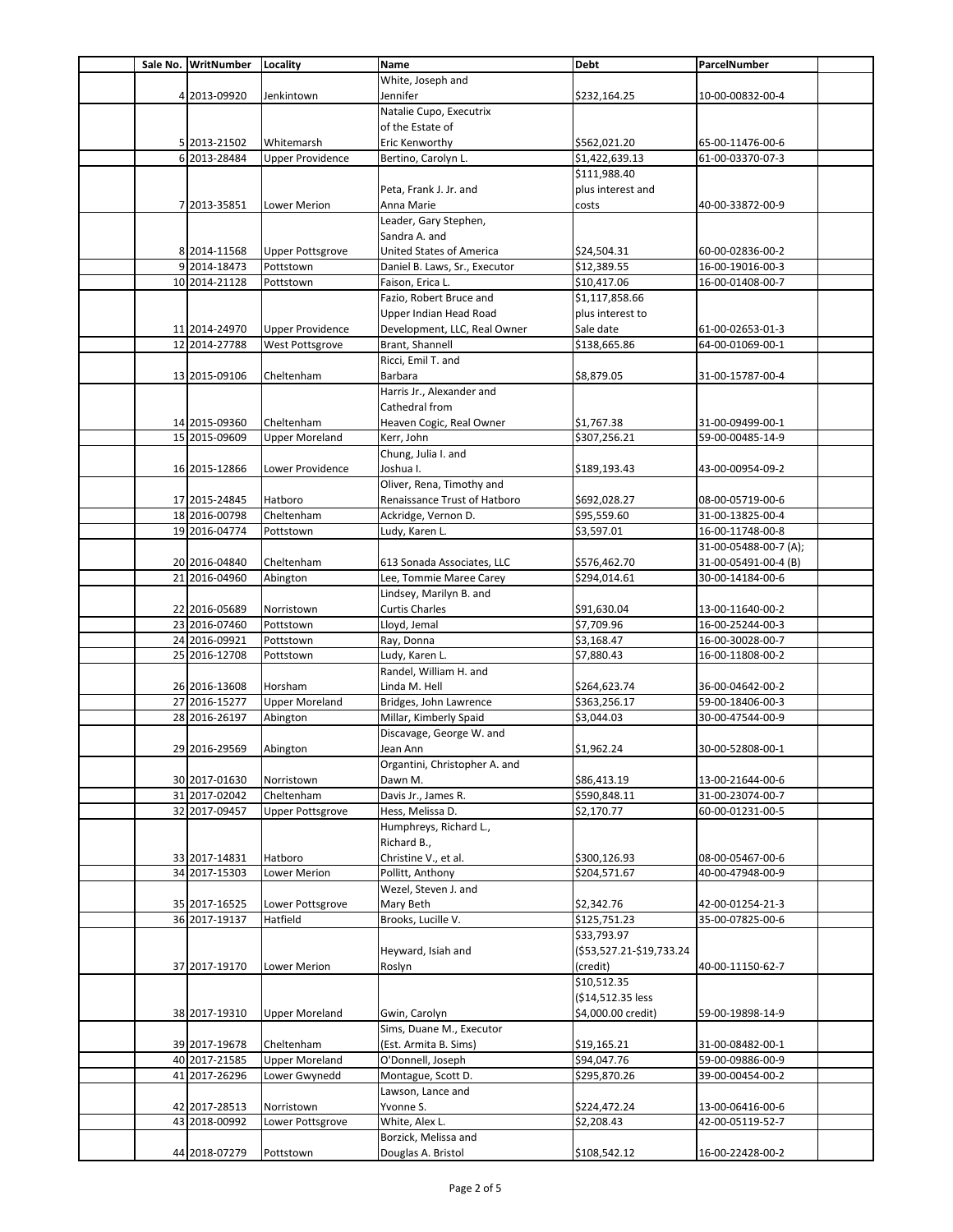|  | Sale No. WritNumber            | Locality                 | Name                                                    | <b>Debt</b>                  | ParcelNumber                         |
|--|--------------------------------|--------------------------|---------------------------------------------------------|------------------------------|--------------------------------------|
|  |                                |                          | Quarles, James F. and                                   |                              |                                      |
|  | 45 2018-07703                  | Worcester                | Michelle R.                                             | \$325,216.97                 | 67-00-02133-00-5                     |
|  | 46 2018-07902                  | Abington                 | Nguyen, Lisa                                            | \$150,209.25                 | 30-00-35728-00-8                     |
|  |                                |                          | Blue, Raymond and                                       |                              |                                      |
|  | 47 2018-08801                  | Cheltenham               | Veronica I.                                             | \$462,979.03                 | 31-00-22401-00-5                     |
|  | 48 2018-13286                  | <b>Upper Dublin</b>      | Fulton Jr., Robert J.                                   | \$233,469.00                 | 54-00-12445-00-2                     |
|  |                                |                          |                                                         | \$236,611.00                 |                                      |
|  |                                |                          | Perry, Kathleen and                                     | plus interest and            |                                      |
|  | 49 2018-14017                  | Hatfield                 | Melissa Sirianni                                        | attorney's fees              | 35-00-02662-00-3                     |
|  | 50 2018-14118                  | Lower Pottsgrove         | Glaeser, Elizabeth                                      | \$1,868.38                   | 42-00-01253-39-7                     |
|  | 51 2018-15559                  | Horsham                  | Rivelli, Nicholas                                       | \$173,239.81                 | 36-00-11669-68-8                     |
|  |                                |                          | Snowden Jr., Calvin R. and                              |                              |                                      |
|  | 52 2018-16196                  | Springfield              | Mei Ling Dan                                            | \$275,435.13                 | 52-00-02461-00-7                     |
|  |                                |                          | Newton, Gene R. and                                     |                              |                                      |
|  | 53 2018-16642                  | Cheltenham               | Maeonia                                                 | \$9,931.64                   | 31-00-07147-00-4                     |
|  |                                |                          | Eckert, Edward G. and                                   |                              |                                      |
|  | 54 2018-18118                  | Abington                 | Shana M.                                                | \$291,112.50                 | 30-00-21768-00-9                     |
|  |                                |                          | Avrach, Benjamin S. and                                 |                              |                                      |
|  | 55 2018-19814                  | Towamencin               | Christina L. Zick                                       | \$258,945.59                 | 53-00-09020-00-8                     |
|  |                                |                          | Carfi, Joseph and                                       |                              |                                      |
|  | 56 2018-20410                  | Lower Gwynedd            | <b>Kelly Malloy</b>                                     | \$213,190.67                 | 39-00-03061-00-5                     |
|  | 57 2018-20781                  | Pottstown                | Moore, Dorothy M.                                       | \$182,212.40                 | 16-00-18768-00-8                     |
|  |                                |                          | Murray, Michael,                                        |                              |                                      |
|  |                                |                          | Mary T. Carbone and                                     |                              |                                      |
|  | 58 2018-21655                  | Salford                  | United States of America                                | \$153,267.00                 | 44-00-00636-30-1                     |
|  | 59 2018-22163                  | Plymouth                 | Nordberg, Nicole M.<br>Sandler, David and               | \$128,901.29                 | 49-00-07300-00-4                     |
|  |                                |                          |                                                         |                              |                                      |
|  | 60 2018-22347                  | Cheltenham               | Karen J.<br>Kriebel, Richard D. and                     | \$95,902.97                  | 31-00-19330-00-7                     |
|  | 61 2018-23280                  |                          |                                                         |                              |                                      |
|  |                                | Franconia                | Laura<br>Campbell, Sharon L. and                        | \$179,305.54                 | 34-00-02634-46-4                     |
|  | 62 2018-26368                  | West Conshohocken        | Bryan C.                                                | \$83,508.15                  | 24-00-00180-00-3                     |
|  |                                |                          | Trump, Daniel F. and                                    |                              |                                      |
|  | 63 2018-27601                  | West Pottsgrove          | Pamela J.                                               | \$127,711.10                 | 64-00-01222-00-1                     |
|  |                                |                          | Long, Robert R. and                                     |                              |                                      |
|  | 64 2018-27628                  | Norristown               | Jane T. Vogel                                           | \$31,147.01                  | 13-00-10964-00-3                     |
|  |                                |                          | DiFrancesco, John G. and                                |                              |                                      |
|  | 65 2018-29162                  | Limerick                 | Carol Lynn                                              | \$295,427.13                 | 37-00-05350-12-6                     |
|  |                                |                          | Miller, Calvin and                                      |                              |                                      |
|  | 66 2019-00174                  | Cheltenham               | Annette                                                 | \$405,977.09                 | 31-00-21991-00-1                     |
|  |                                |                          | Milks, Thomas J. and                                    |                              |                                      |
|  | 67 2019-00619                  | <b>Upper Moreland</b>    | Corinne Ann                                             | \$111,730.37                 | 59-00-19898-95-9                     |
|  |                                |                          | Hazzard III, Thomas C. and                              |                              |                                      |
|  | 68 2019-01326                  | <b>Upper Hanover</b>     | Courtney A.                                             | \$281,944.23                 | 57-00-01016-60-1                     |
|  | 69 2019-01989                  | Pottstown                | Wright, Moshe D., et al.                                | \$75,073.02                  | 16-00-02648-00-9                     |
|  |                                |                          | Zuin, Cristiano and                                     |                              |                                      |
|  | 70 2019-02211                  | Hatboro                  | Robin A.                                                | \$279,226.61                 | 08-00-01282-00-6                     |
|  | 71 2019-04825                  | Cheltenham               | East Coast Investors, LLC                               | \$294,645.58                 | 31-00-04075-00-7                     |
|  | 72 2019-06411                  | Cheltenham               | Rudakewych, Lee                                         | \$364,605.36                 | 31-00-27382-00-1                     |
|  | 73 2019-14393                  | Norristown               | Perry, Stacey M.                                        | \$172,385.34                 | 13-00-09284-00-9                     |
|  | 74 2019-14408                  | Cheltenham               | Jones, Marlo                                            | \$7,950.58                   | 31-00-29434-00-1                     |
|  | 75 2019-14436                  | East Norriton            | Smith, Thomas                                           | \$235,041.54                 | 33-00-03862-00-2                     |
|  | 76 2019-14592                  | Pottstown                | Deegan, Gregory P.                                      | \$5,135.24                   | 16-00-29124-00-2                     |
|  | 77 2019-15317                  | West Pottsgrove          | Weniger, Chad J.                                        | \$316,190.14                 | 64-00-03862-00-7                     |
|  | 78 2019-15521                  | Pottstown                | Bergey Jr., James F.                                    | \$4,153.19                   | 16-00-07620-00-5                     |
|  | 79 2019-16437                  | Souderton                | Trout, Patricia                                         | \$2,503.62                   | 21-00-06732-00-6                     |
|  | 80 2019-16747                  | New Hanover              | Forsyth, Bruce Leonard                                  | \$275,161.70                 | 47-00-07832-40-1                     |
|  | 81 2019-17778                  | Whitemarsh               | Freedenberg, Helen K.                                   | \$251,577.33                 | 65-00-00185-08-3                     |
|  |                                |                          | Kolea Jr., John and                                     |                              |                                      |
|  | 82 2019-18434                  | <b>Upper Merion</b>      | Stephanie                                               | \$359,761.70                 | 58-00-18969-31-3                     |
|  | 83 2019-18737                  | Lower Frederick          | Heitz, Howard                                           | \$8,024.89                   | 38-00-01282-00-3                     |
|  |                                |                          | Wampole, Walter N. and                                  |                              |                                      |
|  | 84 2019-19351                  | Pottstown                | Jean A.                                                 | \$4,736.45                   | 16-00-23236-00-4                     |
|  |                                |                          | Lyndsay M. Morgan                                       |                              |                                      |
|  |                                |                          | a/k/a Lyndsey M. Morgan,<br>in Her Capacity as Executor |                              |                                      |
|  | 85 2019-19461<br>86 2019-19528 | Cheltenham<br>Royersford | Pukowsky, Alison                                        | \$209,539.88<br>\$282,489.41 | 31-00-30106-21-1<br>19-00-00584-00-9 |
|  | 87 2019-20336                  | Hatfield                 | Boyle, John F.                                          | \$374,010.41                 | 35-00-02284-00-3                     |
|  | 88 2019-20698                  | <b>West Norriton</b>     | Obermiller, Joseph                                      | \$70,074.29                  | 63-00-00881-19-9                     |
|  |                                |                          |                                                         |                              |                                      |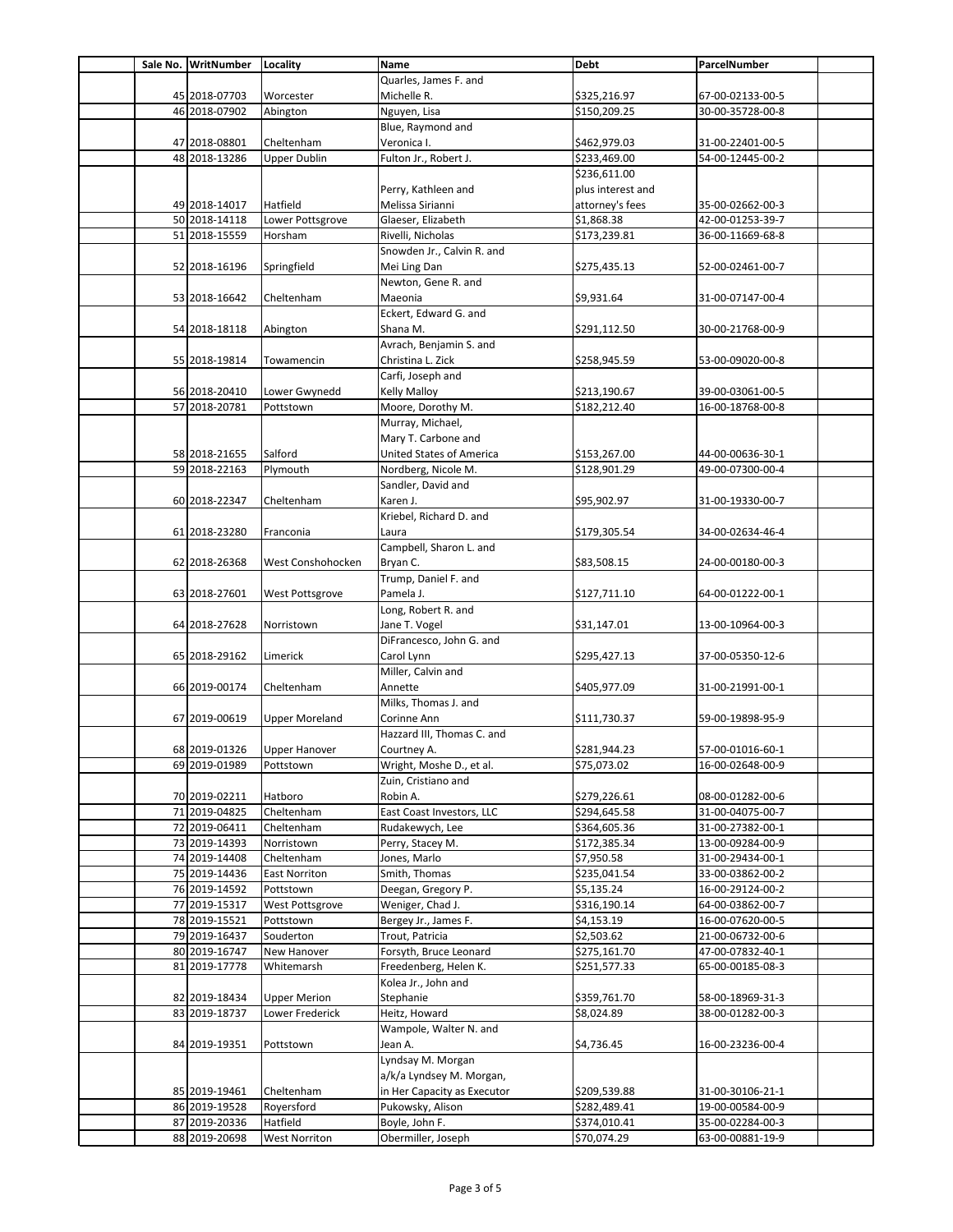|  | Sale No. WritNumber | Locality                | Name                                  | <b>Debt</b>            | ParcelNumber                         |  |
|--|---------------------|-------------------------|---------------------------------------|------------------------|--------------------------------------|--|
|  |                     |                         | Michael Rector,                       |                        |                                      |  |
|  |                     |                         | Known Surviving Heir of               |                        |                                      |  |
|  | 89 2019-20738       | Abington                | Herbert Lee Rector, et al.            | \$169,419.26           | 30-00-38384-00-7                     |  |
|  | 90 2019-20780       | <b>Upper Providence</b> | Rankin, Maria A.                      | \$549,503.89           | 61-00-00723-00-1                     |  |
|  |                     |                         | Beatty, Kenneth and                   |                        |                                      |  |
|  | 91 2019-21475       | <b>Upper Providence</b> | Loretta                               | \$207,185.44           | 61-00-01660-16-9                     |  |
|  | 92 2019-21628       | Pottstown               | Galamba, Matthew J.                   | \$106,977.61           | 16-00-29116-00-1                     |  |
|  |                     |                         | Berntson, Angela T. and               |                        |                                      |  |
|  | 93 2019-22314       | Abington                | Timothy J. Garlick                    | \$190,500.14           | 30-00-66556-00-5                     |  |
|  | 94 2019-23127       | <b>Upper Pottsgrove</b> | Farkosh, Stephen                      | \$5,711.21             | 60-00-02005-00-5                     |  |
|  |                     |                         | Graves Jr., Joseph C. and             |                        |                                      |  |
|  | 95 2019-23254       | Plymouth                | Jacqueline N.                         | \$159,937.92           | 49-00-04108-64-9                     |  |
|  | 96 2019-23809       | Cheltenham              | Johnson, Diane C.                     | \$7,967.04             | 31-00-24598-00-4                     |  |
|  |                     |                         | Winters, Francis T. and               |                        |                                      |  |
|  | 97 2019-23931       | Abington                | Katie A.                              | \$500,441.56           | 30-00-58316-00-1                     |  |
|  | 98 2019-24473       | Narberth                | Rice, Thomas G.                       | \$410,880.19           | 12-00-01174-00-2                     |  |
|  | 99 2019-24900       | New Hanover             | Burghardt, Shannon                    | \$246,046.92           | 47-00-05020-58-1                     |  |
|  |                     |                         | McCall, Martin W. and                 |                        |                                      |  |
|  | 100 2019-25088      | Cheltenahm              | Nicole D. Swaayze                     | \$14.370.06            | 31-00-16684-00-7                     |  |
|  | 101 2019-25158      | Cheltenham              | Johnson, Eric                         | \$7,793.86             | 31-00-04444-00-7                     |  |
|  | 102 2019-25298      | <b>Upper Pottsgrove</b> | Davidheiser, Thomas                   | \$194,699.28           | 60-00-02335-00-8                     |  |
|  |                     |                         | Hendrickson, Florence M. and          |                        |                                      |  |
|  | 103 2019-25572      | Lower Pottsgrove        | United States of America              | \$211,993.22           | 42-00-04945-00-8                     |  |
|  |                     |                         | Longello, Stephen J. and              |                        |                                      |  |
|  | 104 2019-27177      | <b>Upper Moreland</b>   | United States of America              | \$254,497.35           | 59-00-13550-04-4                     |  |
|  |                     |                         |                                       |                        |                                      |  |
|  | 105 2019-27320      | Norristown              | Halpin, Charles A.J., Esq.,           |                        |                                      |  |
|  |                     | Narberth                | Personal Rep                          | \$123,156.83           | 13-00-36892-00-4<br>12-00-03856-00-2 |  |
|  | 106 2019-29517      |                         | Thompson, Abbott W.<br>Klein, Karl H. | \$562,655.30           |                                      |  |
|  | 107 2020-00509      | Abington                |                                       | \$172,334.00           | 30-00-50904-00-6                     |  |
|  |                     |                         | Galvin, Lisa, Heir of                 |                        |                                      |  |
|  | 108 2020-01390      | <b>West Norriton</b>    | Gregory J. Chicarelli, Dec'd, et al.  | \$141,359.94           | 63-00-09092-80-8                     |  |
|  |                     |                         | Glover, Michael P. and                |                        |                                      |  |
|  | 109 2020-01431      | Perkiomen               | Stephanie Melasecca                   | \$181,248.59           | 48-00-01418-53-2                     |  |
|  |                     |                         |                                       | \$188,518.21           |                                      |  |
|  |                     |                         |                                       | plus legal interest    |                                      |  |
|  |                     |                         |                                       | in the amount of       | 11-00-09548-00-8                     |  |
|  |                     |                         |                                       | \$16,763.56 for        | (Premises "A");                      |  |
|  |                     |                         | Islam, Ashraful and                   | a subtotal of          | 46-00-00811-00-7                     |  |
|  | 110 2020-02775      | Lansdale                | Dilruba                               | \$205,281.57           | (Premises "B")                       |  |
|  | 111 2020-02819      | Royersford              | Wells, Linda A.                       | \$120,957.19           | 19-00-05272-00-1                     |  |
|  |                     |                         | Beltrante, Christopher and            |                        |                                      |  |
|  | 112 2020-03696      | Worcester               | Patricia                              | \$392,036.88           | 67-00-03589-00-7                     |  |
|  |                     |                         | Stevens Jr., John,                    |                        |                                      |  |
|  | 113 2020-03844      | Cheltenham              | as Sole Owner                         | \$395,137.53           | 31-00-23536-00-4                     |  |
|  |                     |                         | Coccio, Damian,                       |                        |                                      |  |
|  | 114 2020-06329      | Plymouth                | Heir of Helen Coccio, deceased        | \$187,707.86           | 49-00-02827-00-4                     |  |
|  | 115 2020-14312      | <b>Upper Dublin</b>     | Burns, Patricia L.                    | \$8,100.59             | 54-00-07855-00-2                     |  |
|  |                     |                         |                                       | \$587,831.38           |                                      |  |
|  |                     |                         | Owens, David and                      | plus interest to       |                                      |  |
|  | 116 2020-14689      | Jenkintown              | Vanessa                               | Sale date              | 10-00-04520-00-6                     |  |
|  |                     |                         | House to Home Strategies, LLC and     |                        |                                      |  |
|  | 117 2020-15343      | Lower Providence        | <b>Trevor Krill Guarantor</b>         | \$945,957.20           | 43-00-11698-00-4                     |  |
|  | 118 2020-19197      | Douglass                | Fosnocht, Peggy S.                    | \$164,274.57           | 32-00-07852-00-9                     |  |
|  |                     |                         | Eberle, Timothy and                   |                        |                                      |  |
|  | 119 2020-20729      | Royersford              | Tamara                                | \$153,822.98           | 19-00-03528-00-8                     |  |
|  | 120 2021-00979      | Bridgeport              | TVC Funding IV, LLC                   | \$194,487.51           | 02-00-03072-00-4                     |  |
|  |                     |                         | Durkin, Joanne M.,                    |                        |                                      |  |
|  |                     |                         | Heather Thomas, and                   |                        |                                      |  |
|  | 121 2021-01332      | Lower Pottsgrove        | United States of America              | \$213,495.57           | 42-00-01253-90-1                     |  |
|  | 122 2021-02156      | Lower Gwynedd           | Jean K. Forte, Trust, Deceased        | \$267,415.66           | 39-00-02197-00-5                     |  |
|  |                     |                         |                                       | \$125,260.06           |                                      |  |
|  |                     |                         |                                       | plus interest at the   |                                      |  |
|  |                     |                         |                                       | default rate, fees and |                                      |  |
|  |                     |                         |                                       | costs from             |                                      |  |
|  | 123 2021-02975      | Lower Gwynedd           | Biddle III, Anthony G.                | February 25, 2021      | 39-00-02430-01-5                     |  |
|  |                     |                         | Lashley, Alice and                    |                        |                                      |  |
|  | 124 2021-03472      | <b>Upper Providence</b> | Kevlin Alvin                          | \$637,973.20           | 61-00-00898-99-4                     |  |
|  |                     |                         | Moore Jr., Howard W.,                 |                        |                                      |  |
|  | 125 2021-04214      | Hatfield                | as Heir of Anna M. Moore, Dec'd.      | \$216,756.90           | 35-00-10966-00-6                     |  |